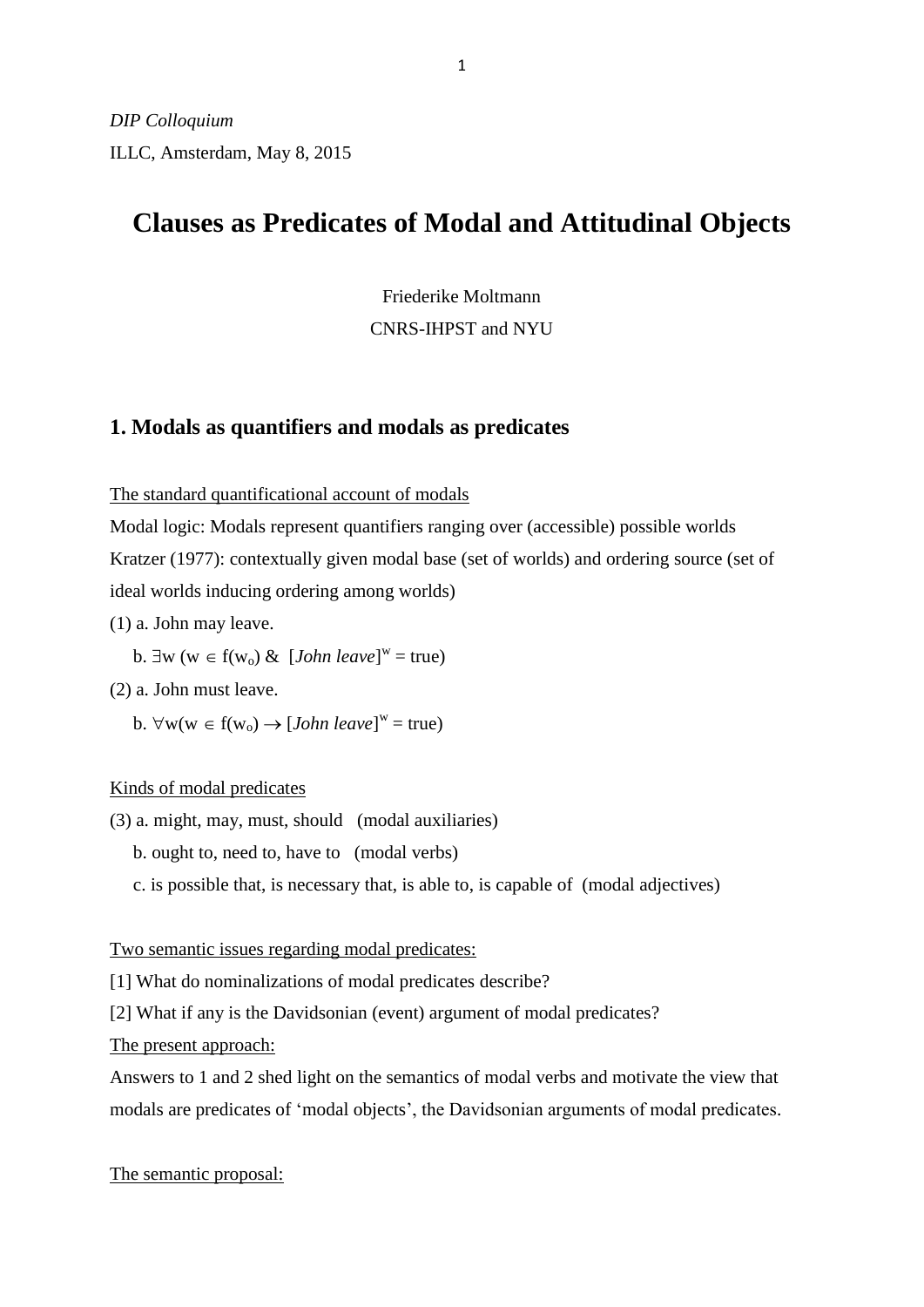(4) a. John needs to leave.

- b. John has a need to leave.
- c.  $\exists d(need(d) \& [John to leave](d))$
- (5) a. John is permitted to leave.
	- b. John has a permission to leave.
	- c.  $\exists d$ (is permitted(d, John) & [*John to leave*](d))

How can clauses act predicates of modal objects?

They specify the satisfiers and violators of the modal object (in roughly the sense Kit Fine's truthmaker semantics)

Difference between modals of necessity and of possibility:

Modal objects of necessity: have satisfiers and violators

Modal objects of possibility: have only satisfiers

No difference in terms of quantification

Modal objects may share satisfiers with attitudinal objects:

Need, obligation – request

Permission – permission (on the part of…, as an illocutionary product)

Modal objects not tied to modal predicates (in English): laws, duties, rules, options

--------------------------------------------------------------------------------------------------------

## **2. Nominalizations of modal predicates**

**2.1. Modal predicates with nominalizations**

#### Neutral modal nominalizations

- (6) a. John's need to learn more
	- b. the possibility that John will return (epistemic)
	- c. the possibility that John can lift the table (circumstantial)

#### Modal objects related to directive illocutionary and mental acts

(7) a. the permission to leave

- b. the obligation to return
- c. the offer to use the house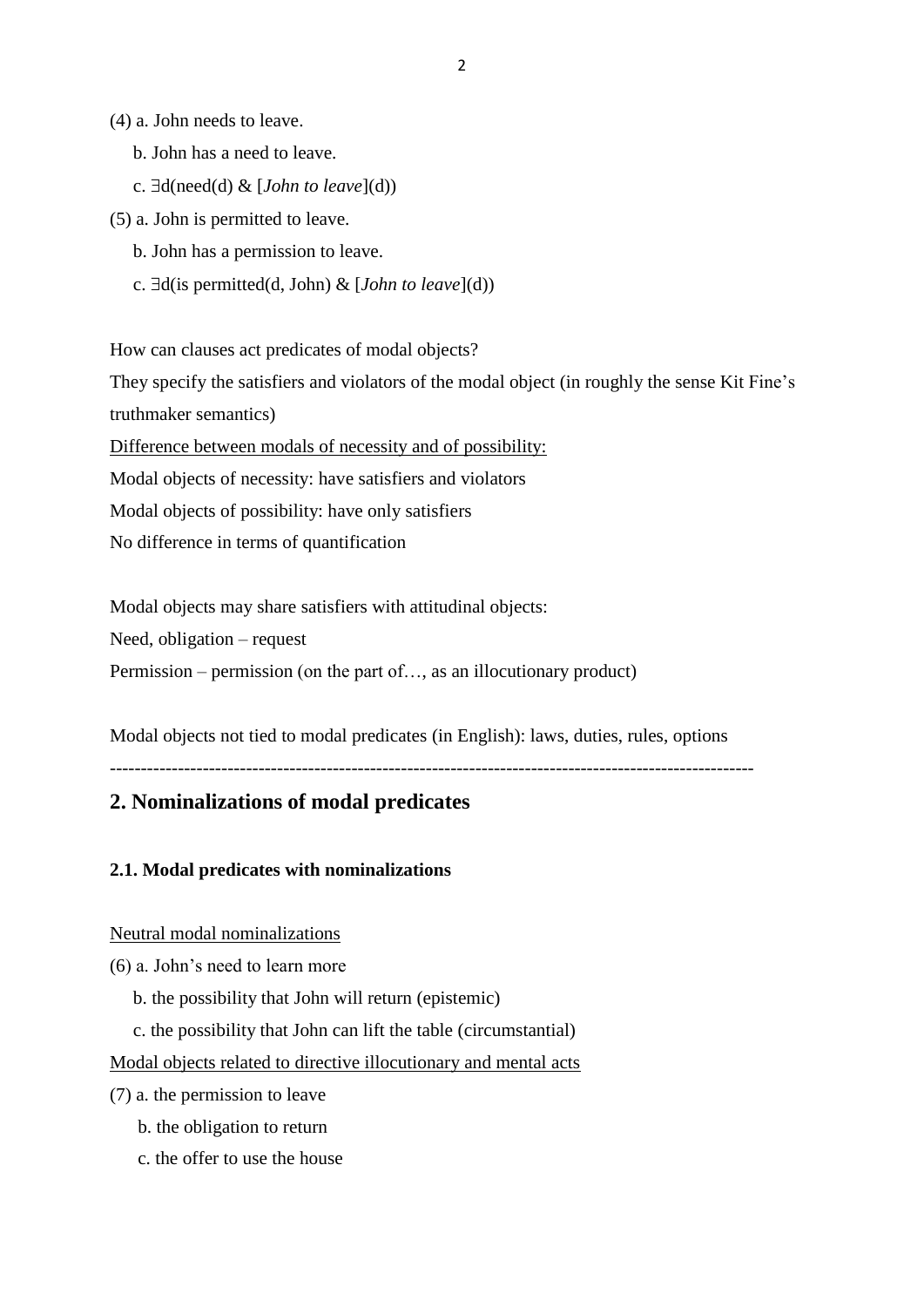d. the invitation to stay in the house during summer Ability modals:

(8) the ability / capability to do  $X$ 

Other terms for modal objects:

- (9) a. the duty to clean up
	- b. the rule, law, principle
	- c. the option to live in the country

#### **2.2. The Davidsonian argument of modal predicates**

The original motivations for the Davidsonian semantics of action sentences:

The semantics of (VP -) adverbials

(10) a. John played in the garden with a toy yesterday.

b.  $\exists e$ (play(e, John) & in the garden (e) & with a toy(e) & yesterday(e))

#### Hacquard's (2010):

Modals are event-dependent: take modal base f and event e as arguments,

f maps e onto a set of worlds: those compatible with the content of e (epistemic modals) or

those compatible with the circumstances of e (root modal)

Event specifies what agent the modality relates to and may be modified by tense.

Epistemic modals take speech event or reported propositional attitude as argument;

root modals take VP event as argument:

(11) a. It must be raining.

a'. $\lambda$ e[assert(e) & must(f, e) &  $\forall w \in f(e)$  rain(x, w))

b. John had to leave.

b.  $\exists$ e (had to(f, e) &  $\forall$ w  $\in$  f(e) leave(John, e, w))

Problems for Hacquard's proposal:

Adverbial modifiers for modals do not behave as predicted:

Epistemic modals:

(12) ??? John hesitatingly / quickly might be at home.

Root modals:

(13) a. John must stay in the room quietly.

b. ??? Quietly John must stay in the room.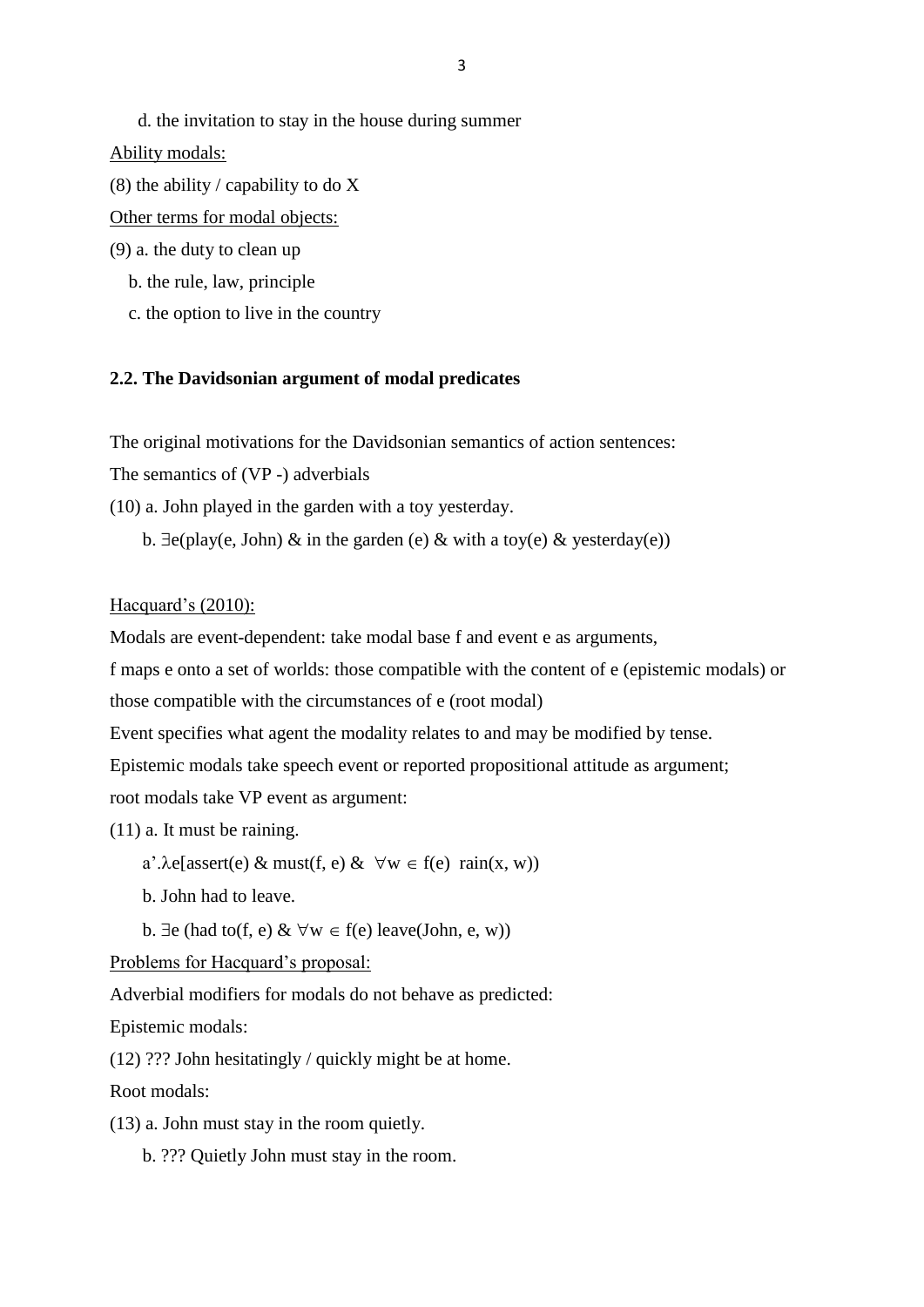What sorts of adverbials can apply to modal verbs?

Temporal adverbials, causal adverbials, degree adverbials (predicates of strength of force)

(*completely impossible, highly able, somewhat necessary*)

Application of the same sorts of modifiers to nominalizations:

- (14) a. the need today to leave early, the obligation last year to help Mary
	- b. the complete impossibility, the slight possibility / ability

Modal objects as the implicit Davidsonian arguments of modal predicates.

Complement of the modal acts as a predicate of the modal object:

(15) a. John must help.

a'.  $\exists$ e(must(e) & [*John help*](e))

- b. John may leave.
- $b'. \exists e(\text{may}(e) \& [John \text{ leave}](e))$

Connection to agent: John's obligation / permission can be fulfilled only by John's actions (16) a. John must be at home.

b.  $\lambda e[\exists d \, (dRe \& must(d) \& [John be at home](d))]$ 

e: speech event, R: 'close connection'

epistemic modals as quasi-performative

-----------------------------------------------------------------------------------------------------------

## **3. A semantics of modals based on modal objects**

### **3.1. Modal objects**

How do clauses act as predicates of modal objects?

Specify satisfaction conditions -- satisfiers or violators -- of modal objects

Modal objects have satisfaction conditions

 $(17)$  a. John's need was fulfilled by having X be done.

- b. The obligation was met by doing X.
- c. The offer was taken up / was accepted.

### **3.2. Fine's (2012, to appear) truthmaker semantics**

### (Exact) truthmaking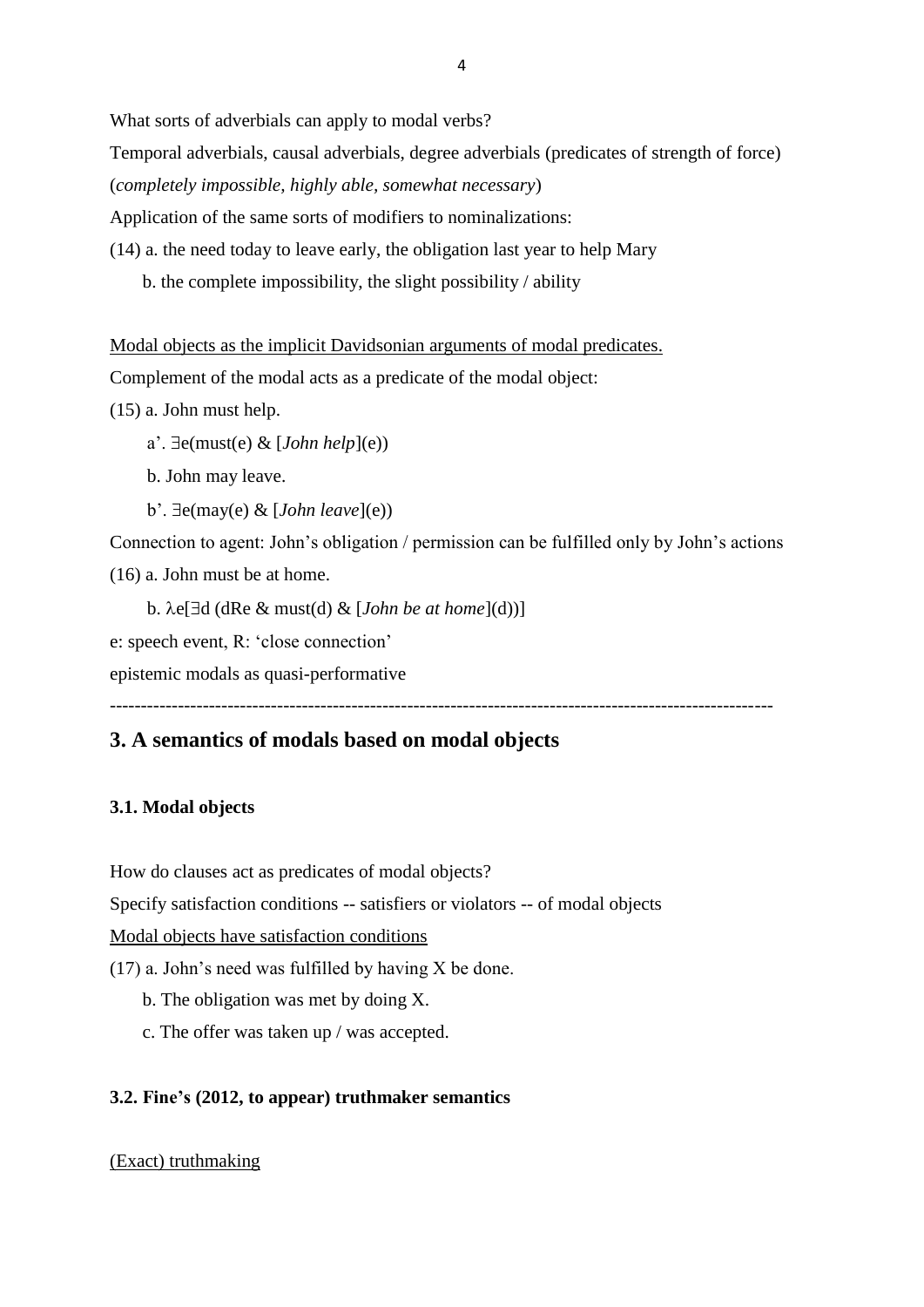A situation is an exact truthmaker of a sentence S iff s is wholly relevant for the truth of S. The meaning of a declarative sentence S:

the set of its verifiers (pos( $S$ )) and the set of its falsifiers (neg( $S$ ))

(Exact) satisfaction for the semantics of imperatives:

Exact satisfaction as relation between an action and an imperative

The meaning of an imperative:

the set of its satisfiers (actions complying with the imperative) and the set of its violators (actions contravening the imperative)

Standard truthmaking conditions:

(18) a. s  $\parallel$  P *and* Q iff for some s' and s'', s = sum(s', s'') and s'  $\parallel$  P and s''  $\parallel$  Q.

b. s  $\Vert P$  *or* Q iff s  $\Vert P$  or s  $\Vert Q$ 

c. s  $\parallel \exists x \, S$  iff s  $\parallel S [\times/t]$  for some term / object t

(Exact) falsemaking for the truthmaking condition on negative sentences:

s  $\parallel$  S: S is false in virtue of s

 $(18)$  d. s  $\parallel$  *not* S iff s  $\parallel$  S.

Motivations for truthmaker semantics from imperatives and permission sentences (Fine 2014) Get inferential relations among imperatives and deontic modals right (Ross' paradox):

- (19) a. Take an apple!
	- b. Take an apple or the gold!
- (20) a. You may take an apple.
	- b. You may take an apple or the gold.

Consequence in terms of partial content:

Imperative B is a consequence of imperative A iff every satisfier of A contains a satisfier of B and every satisfier of B is contained in a satisfier of A.

## **3.3. Another motivation for truthmaking/satisfaction: Searle's 1983 view of intentionality**

Mental states and acts and illocutionary acts (generally) come with intrinsic satisfaction conditions and corresponding satisfiers.

Intentions, decisions, requests, promises (world-to-mind/word direction of fit): have actions as satisfiers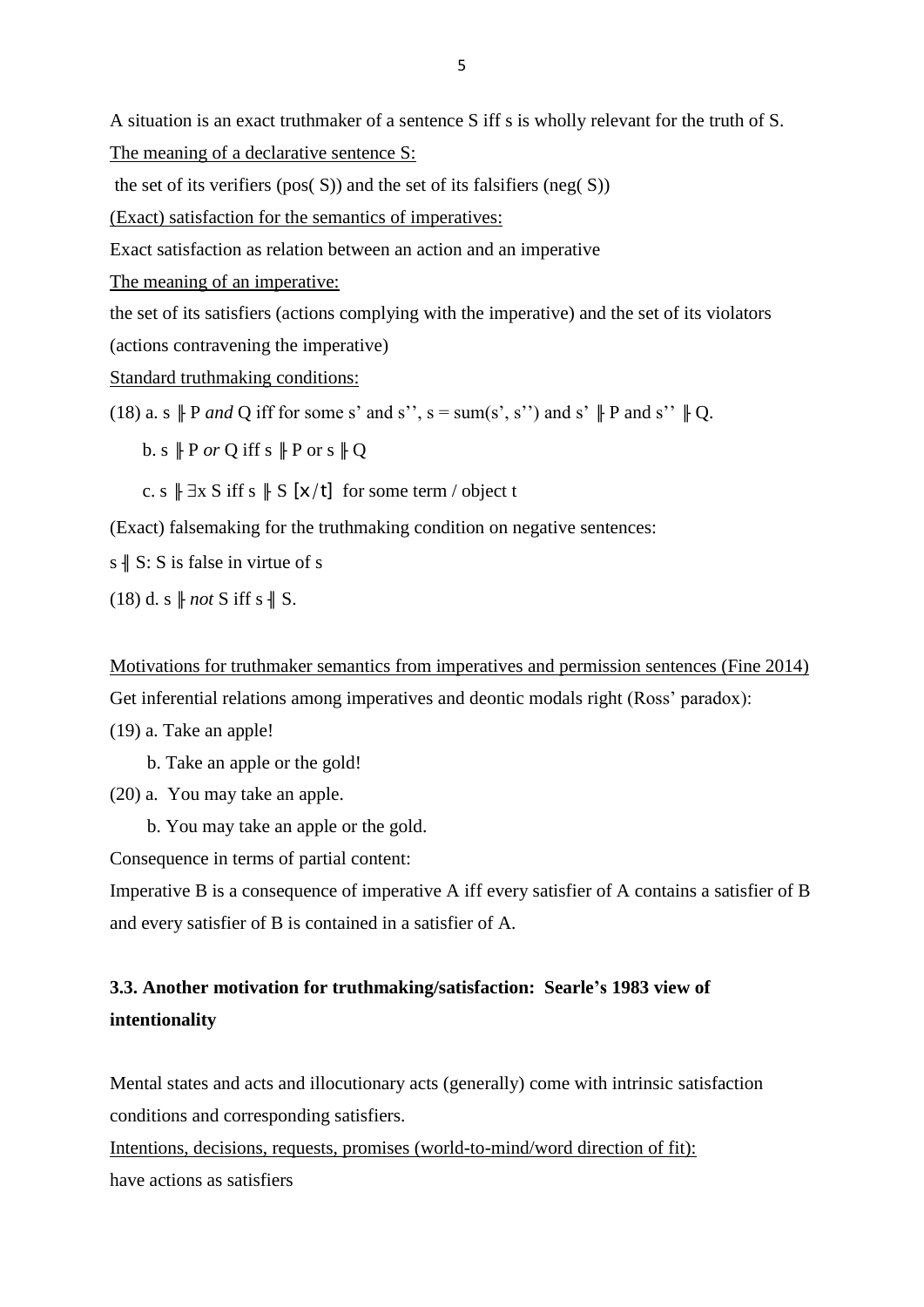beliefs, thoughts, hopes, fears (mind/word-to-world direction of fit): have 'states of affairs' as satisfiers

Special case:

Intention, decision, requests: satisfiers are not just actions, but actions 'by way of satisfying the intention, decision, or request'

Actions vs situations:

Actions: acts with the intention of performing an action type, possibly with the intention of fulfilling the mental state or directive act requiring that action type as for its satisfaction

(21) Sentence Meanings as Properties of Attitudinal and Modal Objects (First Version)  $[S_{emb}] = \lambda d[\forall s(s \parallel d \rightarrow s \in pos(S))$ 

╟ : exact satisfaction relation between a situation or action and an attitudinal or modal object

## **3.4. Truthmaker semantics for attitude reports based on attitudinal objects**

The action-product distinction (Moltmann 2014):

Only products, not actions have truth or satisfaction conditions and thus truthmakers or satisfiers.

Truth-directed products:

(22) a. John's claim is true / correct.

b. John claiming / John speech act is ??? true / ? correct.

John's claim: the product resulting from John's act of claiming

Directive products:

(23) a. John's decision was executed / implemented.

b. ?? John's act of deciding was executed / implemented.

(24) a. John's request was fulfilled / was followed

b. ?? John's act of requesting was fulfilled / was followed.

(25) a. John's offer was taken up / was accepted.

b. ?? John's act of offering was taken up / was accepted.

John's decision, offer: the (non-physical) product resulting from the act of deciding, offering

### *Doubt*:

John's doubt that S has as its satisfiers the falsifiers of S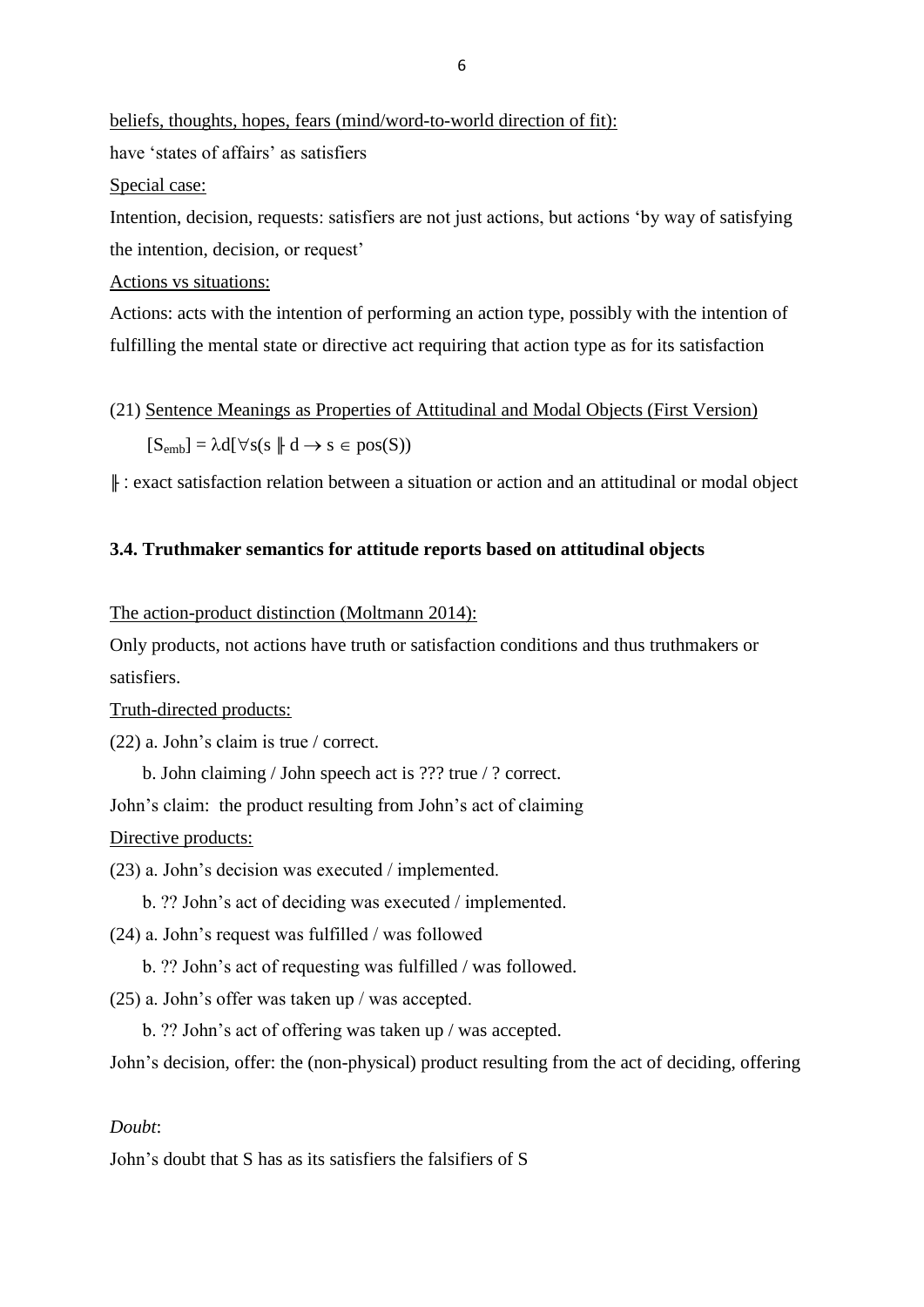Distinction between Davidsonian event and its product:

Clausal complement may specify truthmakers /satisfiers of the product of the Davidsonian event argument.

Desires, intentions, and beliefs also have satisfaction or truth conditions, but need not be viewed as products of acts.

### Object-based truthmaker semantics:

Attitudinal objects as bearers of truthmakers / satisfiers

(26) a. John decided to leave

- b. John wants to win.
- c.  $\exists$ e(decide(e) & [*John to leave*] (product(e)))
- d.  $[S_{emb}] = \lambda d[\forall s(s \parallel d \rightarrow s \in pos(S))]$

#### **3.5. Modal objects and their satisfaction and violation conditions**

Modal objects as entities with satisfaction conditions and satisfiers and violators:

John's obligation to help:

satisfiers: actions fulfilling the obligation,

violators: actions incompatible with the fulfillment of the obligation

```
John's offer to help:
```
has only satisfiers actions of John's helping

(27) a. John must help.

b.  $\exists$ e(must(e) & [*John help*](e))

(28) a. John may leave.

b.  $\exists e(\text{may}(e) \& [John\text{ leave}](e))$ 

Difference between deontic modals of obligation and permission:

Obligations have satisfiers and violators, permissions have only satisfiers

(29) Sentence Meanings as Properties of Attitudinal and Modal Objects (Second Version):  $[S_{emb}] = \lambda d[\forall s(s \parallel d \rightarrow s \in pos(S)) \& \forall s(s \parallel d \rightarrow s \in neg(S))]$ 

Accounting for logical connection between modals of possibility and modals of necessity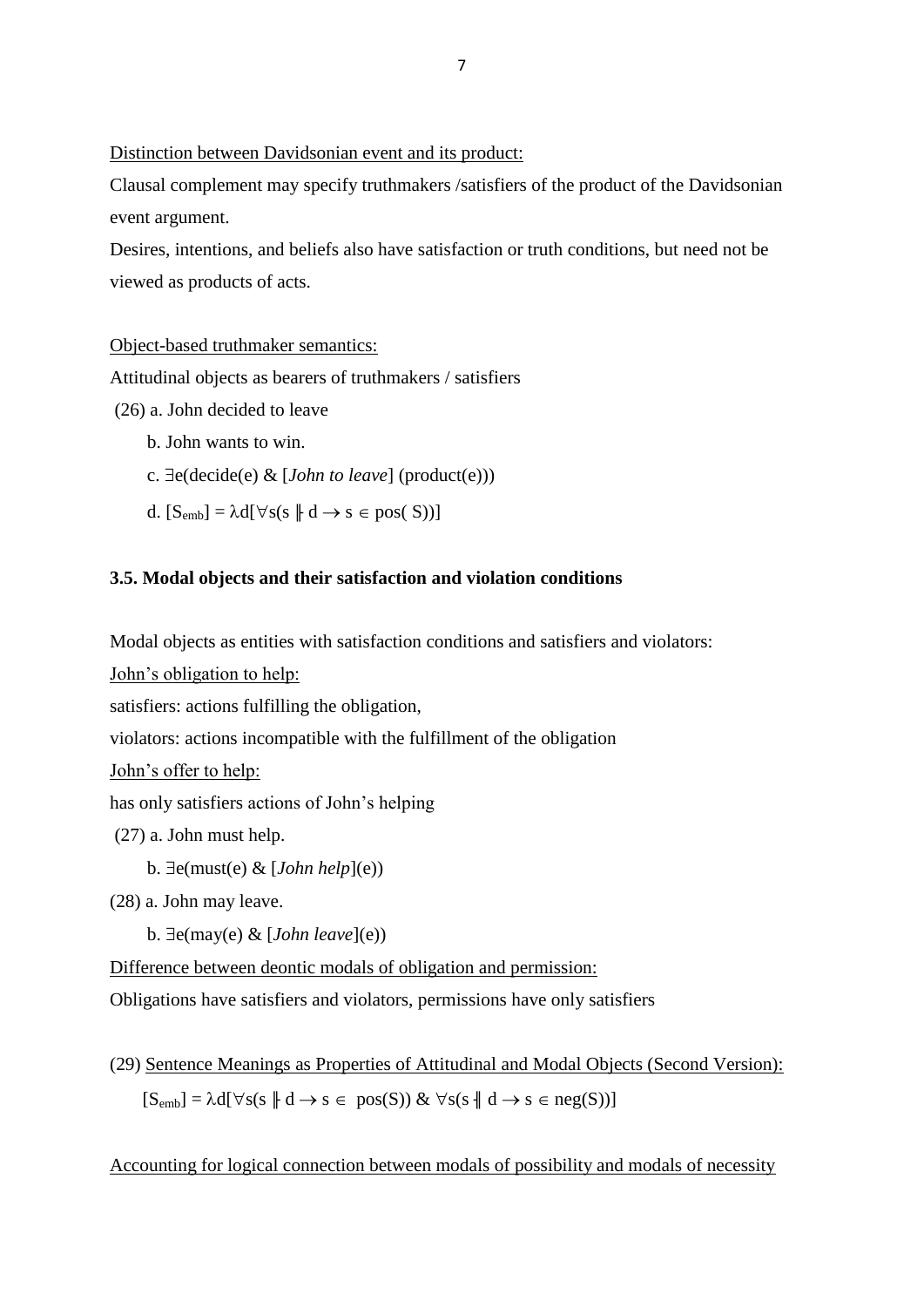$must \neg S \leftrightarrow \neg$  may S

Roughly, there is a relevant modal product whose satisfiers make S false and whose violators make S true  $\langle \rightarrow \rangle$  there is no relevant modal product whose satisfiers make S true and that does not have violators.

Illocutionary acts of obligation and permission:

- (30) a. John asked Mary to come.
	- b. John invited Mary to come.

(31) a.  $\exists$ e(ask(e, John, Mary) & [*Mary come*](product(e )))

- b.  $\exists$ e(invite(e, John, Mary) & [*Mary come*](product(e)))
- c.  $[Mary \; come_{emb}] = \lambda d[\forall s(s \parallel d \rightarrow s \in pos(Mary \; come)) \& \forall s(s \parallel d \rightarrow s)$ 
	- $s \in neg(Mary \; come)$ ]

#### Application to other modalities:

Ability modals:

(32) John is able to walk

Satisfiers of an ability: its physical manifestations

Abilities have only satisfiers, not violators

#### Epistemic modals:

Evidence, accepted facts, 'common ground' 'generate' two sorts of modal objects:

- modal objects of possibility (whose satisfiers are situations supported by the evidence,

facts, common ground) and

- modal objects of necessity (whose satisfiers are situations supported and whose violators are excluded by the evidence, facts, common ground)

--------------------------------------------------------------------------------------------------------

### **4. Connections between modals and propositional attitudes**

Inferences with modal auxiliaries:

- (33) a. John asked Mary to leave
	- b. Mary must leave.
- (34) a. John offered Mary an apple.
	- b. Mary may take an apple.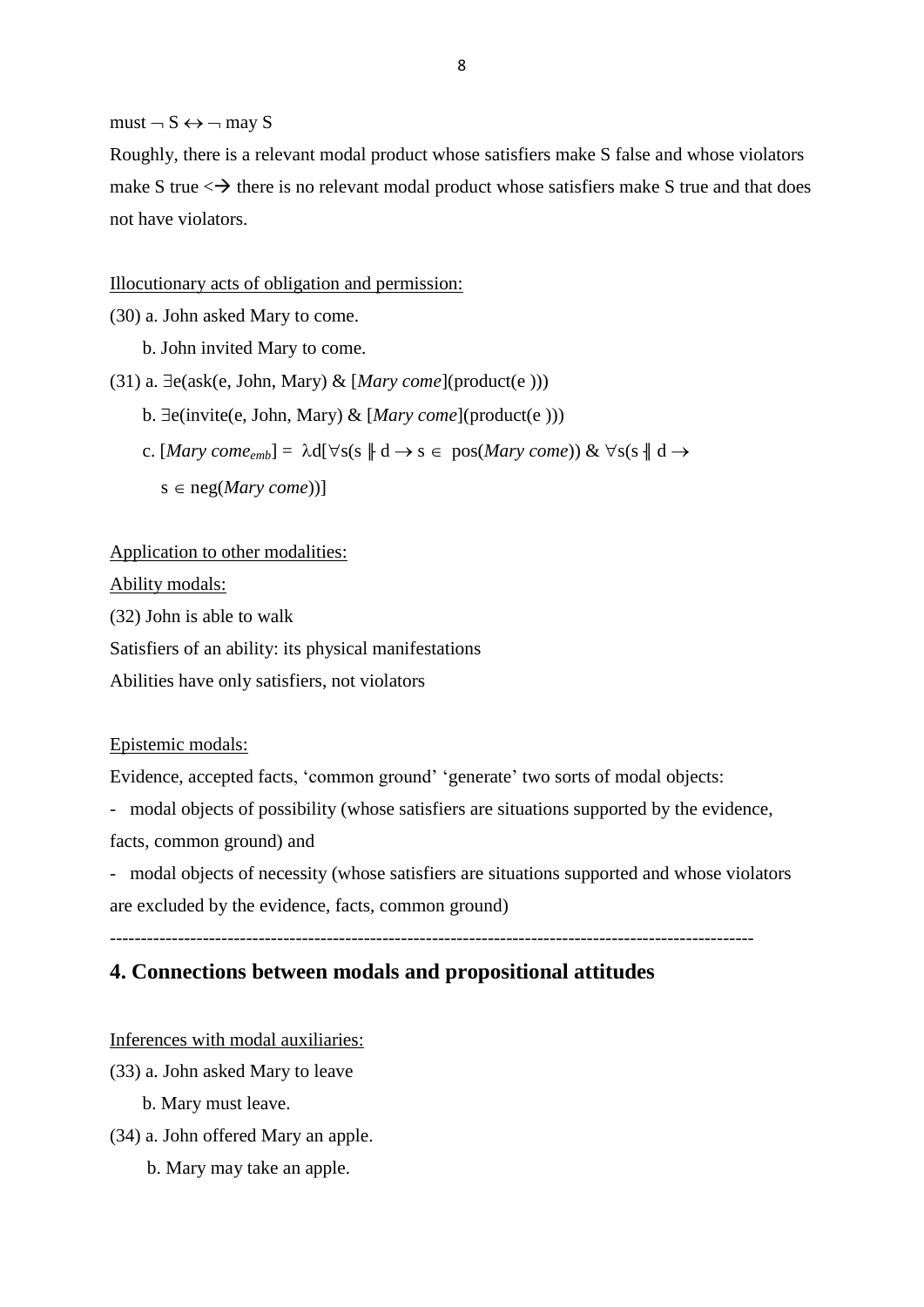(35) a. John plans to leave.

b. John must leave.

#### Inferences with terms for modal objects

(36) a. Yesterday John permitted Mary to leave

b. Today, Mary still has the permission to leave.

(37) a. Yesterday John offered Mary to use the car.

b. Today Mary still has the offer to use the car.

(38) a. John promised to help.

b. John has the obligation to help.

- (39) a. John invited Mary to come to his house.
	- b. Mary has the invitation to come to John's house.
- (40) a. John asked Mary to come.
	- b. John invited Mary to come.
- (41) a.  $\exists$ e(ask(e, John) & [*Mary come*](product(e )))
	- b.  $\exists$ e(invite(e, John) & [*Mary come*](product(e )))
	- c.  $[Mary \; come] = \lambda d[\forall s(s \parallel d \rightarrow s \in pos(S)) \& \forall s(s \parallel d \rightarrow s \in neg(S))]$

Explaining the valid inferences:

The illocutionary act produces both a (non-enduring) illocutionary product and an (enduring) modal object.

The illocutionary product and the modal object share exactly the same satisfiers (and possibly violators).

Two interpretations of (36a):

Involving the non-enduring illocutionary product:

(36) c.  $\exists$ e(permit(e, John, Mary) & [*Mary to leave*] (product(e)))

Involving the enduring modal product:

(36) d.  $\exists$ e(permit(e, John, Mary) & [*Mary to leave*] (modal-product(e)))

--------------------------------------------------------------------------------------------------------------

## **5. Modal Concord**

(42) a. John could possibly have missed the train

b. John must obligatorily fill out the form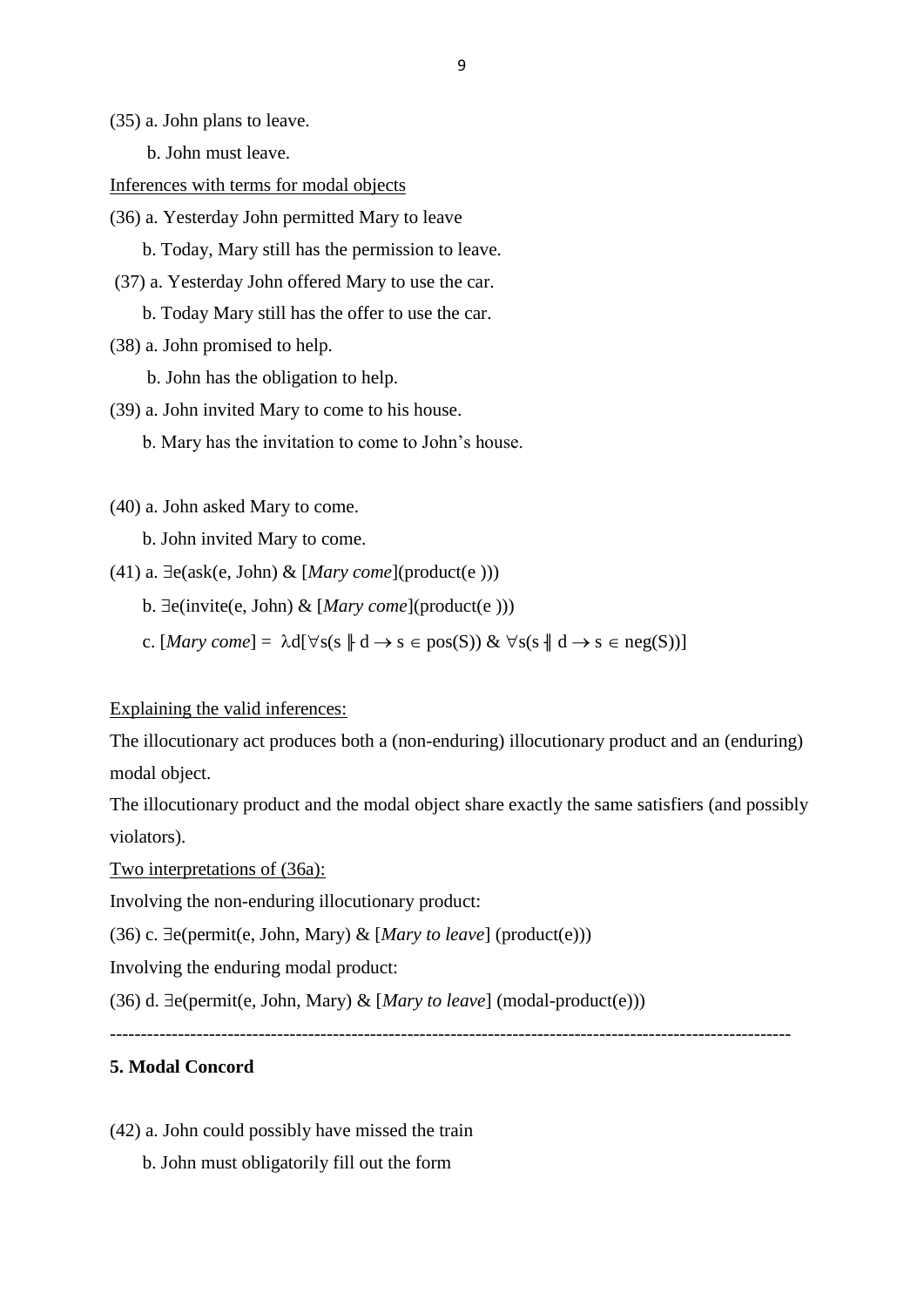c. John may optionally fill out the back of the form.

Modal adverbs as predicates of modal objects:

(43)  $\exists d(must(d) \& obligatorily(d) \& [John fill out the form](d))$ 

Constraint: modal has to be of the same sort:

(44) a. ??? John must possibly have missed the plane.

b. ??? John may obligatorily fill out the form.

An alternative within standard account of modals:

Modal verb and modal adverb apply to the same modal base (Anand / Brasoveanu 2010):

 $(45)$  must(w, f, p) & obligatorily(w, f, p)

Problem for Anand / Brasoveanu (2010): How to rule out modal concord with modals of

necessity and possibility? (A/B propose pragmatic account)

**-----------------------------------------------------------------------------------------------------**

## **6. Performative uses of modals**

(45) a. I hereby ask that you leave.

- b. You must leave.
- c. Leave!
- (46) a. I hereby offer you to take an apple.
	- b. You may take an apple.
	- c. Take an apple!

Independent sentences as predicates of illocutionary products or modal products produced by illocutionary acts

Semantics of performative uses of independent sentences:

(47) a.  $\lambda$ e[ask(e, speaker)  $\&$  [(addressee) *leave*](product(e))]

b. d[must(d) & [ (addressee) *leave*](d)]

```
 c. d[[leave!](d)]
```
(48) a.  $\lambda$ e[offer(e, s) & [(addressee) *take an apple*](product(e))]

b. d[may(d) & [(addressee) *take an apple*](d)]

c. d[[*leave!*]*(*d)]

(49)  $[S!] = \lambda d[\forall a(a \nvert d \rightarrow a \in pos(S)) \& \forall a(a \nvert d \rightarrow a \in neg(S))]$ 

Performative uses of modals in embedded contexts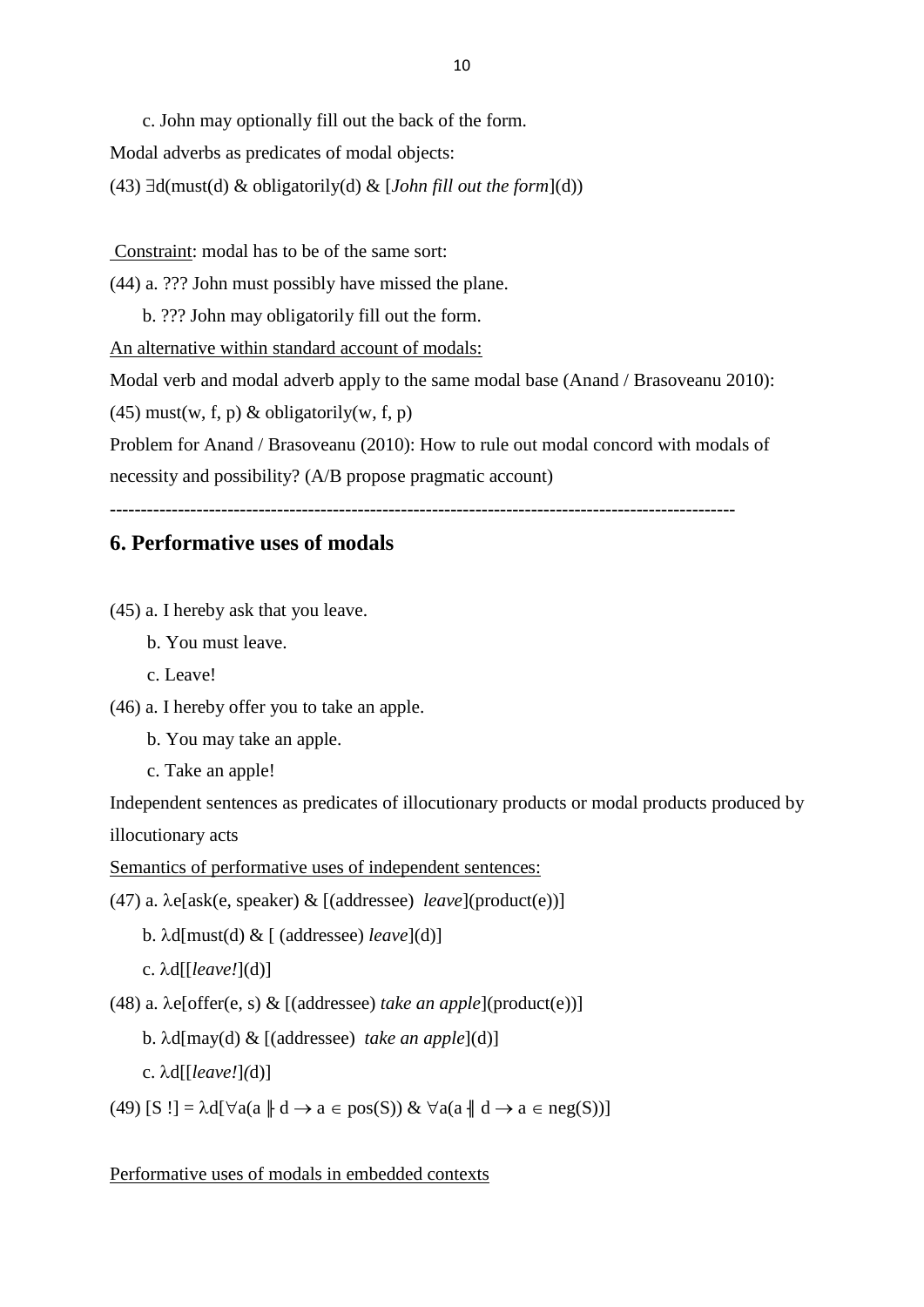(also considered cases of 'modal concord' or 'harmonic modal'):

Deontic modals:

Directive illocutionary verbs

(50) a. John requested that Mary *should* leave.

b. John offered Mary that she *could* use the house.

Directive mental act verbs:

(51) John decided that he *should* help.

Epistemic modals:

(52) a. John proved / showed that Bill *must* be guilty.

- b. The document shows / proves that Bill *must* be guilty.
- (53) a. The document indicates that Bill *might* be guilty.
	- b. The evidence shows that Bill *might* be guilty.
	- c. John suggested that Bill *might* be at home.

Restriction: no 'modal concord' with ordinary (truth-directed) attitude verbs:

(54) a. John knows that Bill *must* be guilty.

b. John believes / claims / thought Bill *must* be guilty.

#### Analysis:

Occurrence of modal is a performative use of a modal in an embedded context:

- (55) a. [*that Mary should leave*] =  $\lambda$ d[should(d) & [*Mary leave*](d)]
	- b.  $\exists$ e(request(e, John) & [*that Mary should leave*](product(e)))
- (56) a. [*that Bill might be guilty*] =  $\lambda$ d[might(d) & [*Bill be guilty*](d)]
	- b.  $\exists$ e(indicate(e, the document)  $\&$  [*that Bill might be guilty*](modal-product(e))))

#### Other performative uses of modals in embedded contexts:

- (57) a. It is possible that Bill *might* be guilty.
	- b.  $\exists$ e(possible(e) &  $\lambda$ d[might(d) & [*Bill be guilty*](d)](e))

Nominal constructions:

(58) a. the possibility that Bill *might* be guilty.

b.  $e[possibility(e) \& \lambda d[might(d) \& [Bill be guilty](d)](e)]$ 

#### The more standard account (Kratzer, recent talks):